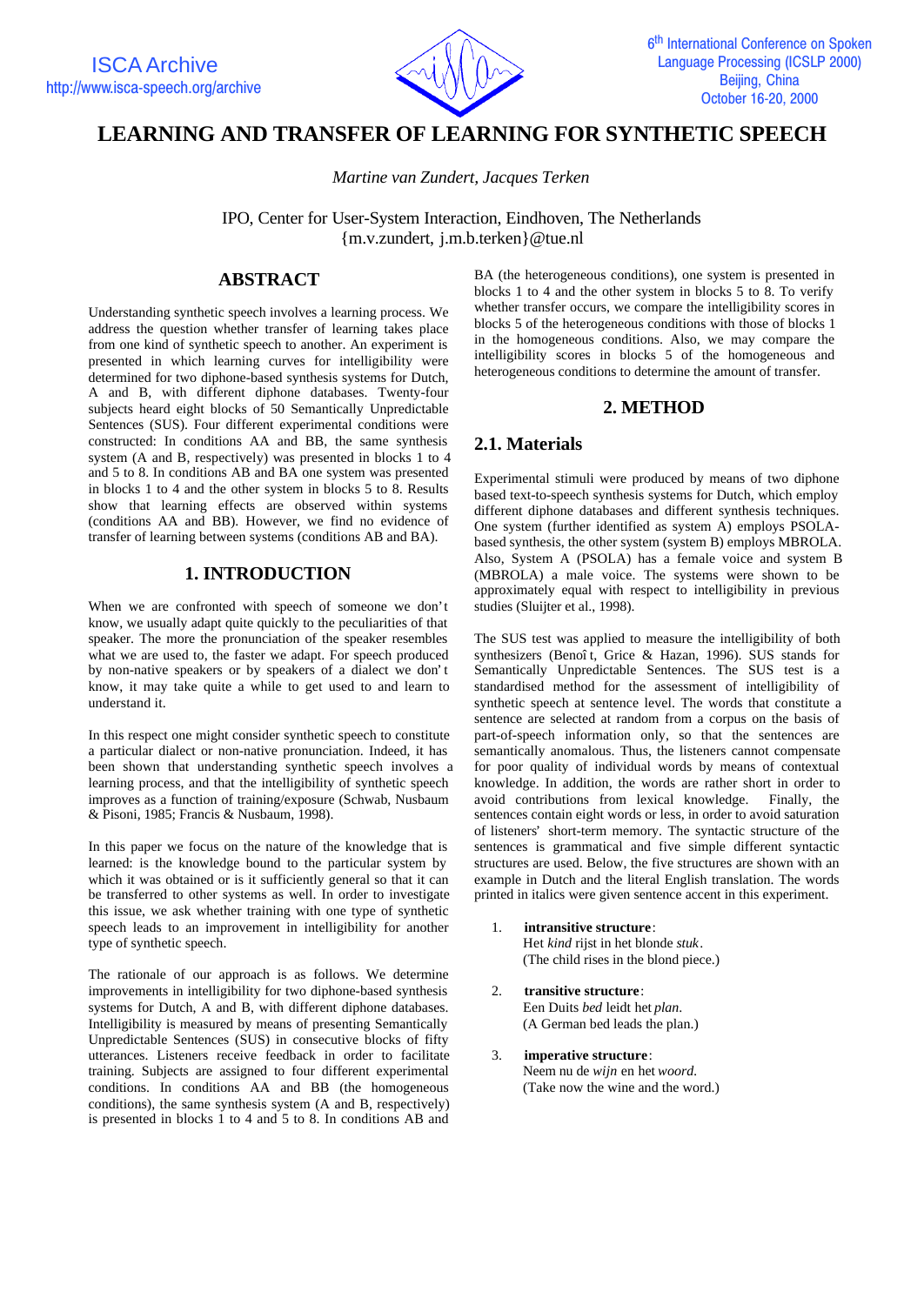- 4. **interrogative structure**: *Hoe* kreeg de *weg* de grijze *vriend*? (How did the road get the grey friend?)
- 5. **relative structure**: De *kant* heft de *staat* die *spijt*. (The side raises the state which regrets)

The text versions of the generated sentences were entered into the text-to-speech synthesis systems and converted into spoken text. Grapheme-to-phoneme conversion errors were corrected and sentence accents were assigned manually by editing the text.

### **2.1. Subjects**

Twenty-four subjects (both male and female) participated in the experiment. All were native speakers of Dutch. They had no experience in listening to synthetic speech, and did not report hearing loss. The age of the listeners ranged from 18 to 24 years. All subjects were paid for participation. In addition, a bonus was given depending on their performance in order to encourage them to perform well.

## **2.3. Procedure**

Subjects were seated in a sound-treated room in front of a personal computer. The procedure of the experiment was explained to the subjects in a written instruction. The actual experiment was preceded by a training session aiming to familiarize the subjects with the experimental task and with the type of sentences used in the experiment. In the training session subjects transliterated ten semantically unpredictable utterances (two instances of each of the five syntactic structures). In order to avoid training on synthetic speech the 10 semantically unpredictable sentences were recorded from a human speaker, a trained female speaker. Questions remaining after the training session were answered and then the experimental trials started.

At each trial, subjects were presented with an utterance and then entered what they thought the utterance had been into the computer. Subsequently, simultaneous visual and auditory feedback was given by displaying the correct transcription on the computer screen and playing the utterance. That is, the subject was not explicitly informed about whether his/her transcription had been right or wrong. Simultaneous visual and auditory presentation was supposed to enable the subject to learn the mapping between acoustic properties and phoneme labelling for the particular system. In all, subjects worked through eight blocks of 50 semantically unpredictable sentences. Presentation and pacing of the stimuli and data collection were under control of the computer. The stimuli were presented to the listeners by a closed headphone at a comfortable loudness level.

Four groups of 6 subjects were assigned to four different conditions. In conditions AA and BB, the same synthesis system (A and B, respectively) was presented in blocks 1 to 4 and 5 to 8. In conditions AB and BA one system was presented in blocks 1 to 4 and the other system in blocks 5 to 8. Utterances within each block were randomised for each separate subject. Likewise, the order of blocks was randomised in such a way that the same group of sentences would occur in different serial positions for different subjects. One block took about 15

minutes to finish and there was a coffee break of 15 minutes between groups of two blocks. The entire experiment took 4 hours.

# **2.4. Analysis**

The standard procedure to compute an Intelligibility Index for Semantically Unpredictable Sentences, as described by Benoît et al. (1996) is to calculate the percentage of utterances transcribed correctly. For an utterance to be counted as correct, all words in that utterance must have been transcribed correctly. However, this method only gives a rough estimate of the performance of the listener, since one incorrectly transcribed sound gives the same score for a particular utterance as three words transcribed fully incorrectly. In this experiment, a more precise way of scoring was considered desirable and for that reason we determined the score by the number of content words transcribed correctly in a block of 50 sentences. Function words such as determiners and prepositions were left out of consideration, since they are limited in number. Including these words in the score would inflate the performance, as subjects might easily guess them after a while. Transcription errors involving assimilation (*dampt* versus *damt*) were scored as correct, as well as homophones (*leidt* instead of *lijdt*).

In presenting and discussing the results, we denote each block in each condition by a code consisting of the condition (AA, BB, AB, BA) followed by the block number (1 to 8). So, the fifth block in condition AA is AA5, the first block in condition AB is AB1 etc.

### **3. RESULTS AND DISCUSSION**

A score was computed for each block of 50 sentences and plotted in a curve (Figure 1 below). As can be seen, in all conditions blocks show an increase in percentage correct with an increase in serial position. To determine whether this progression is significant, analysis of variance (repeated measures on blocks, 'system' as between-subjects factor) was carried out on the data of conditions AA and BB. The effect of serial block position was significant ( $F_{7,22} = 10.44$ ,  $p \le 0.005$ ) There was no difference in performance between the two systems used ( $F_{1,22} = 0.07$ , p = 0.80). The significant effect of serial position on subjects' scores shows us that training with synthetic speech helps to improve listeners' performance.

To see whether training with one system has an effect on the performance of the other system, we compare performance for blocks where there has been no prior training (AA1 and BB1) with the performance for blocks where a different system has been presented in de preceding blocks (BA5 and AB5 respectively). In this way we compare performance for blocks where there has been no prior training with the same system. The mean score for AA1 is 73.8% , the mean for BA5 this mean score is 76.4, a non-significant improvement ( $t_5$  = -0.68, p = 0.526). The score of AB5 also improves as compared to BB1: from 73.3% to 78.6**%** , but again, this difference is not significant ( $t_5 = -1.53$ ,  $p = 0.187$ ). Comparison of AA1 and BB1 with AA5 and BB5 respectively, however, shows a significant improvement for both the AA and the BB conditions ( $t<sub>5</sub> = -3.56$ ),  $p = 0.016$  and  $t_5 = -3.80$ ,  $p = 0.013$  respectively). This suggests that staying in the same conditions (AA and BB) leads to a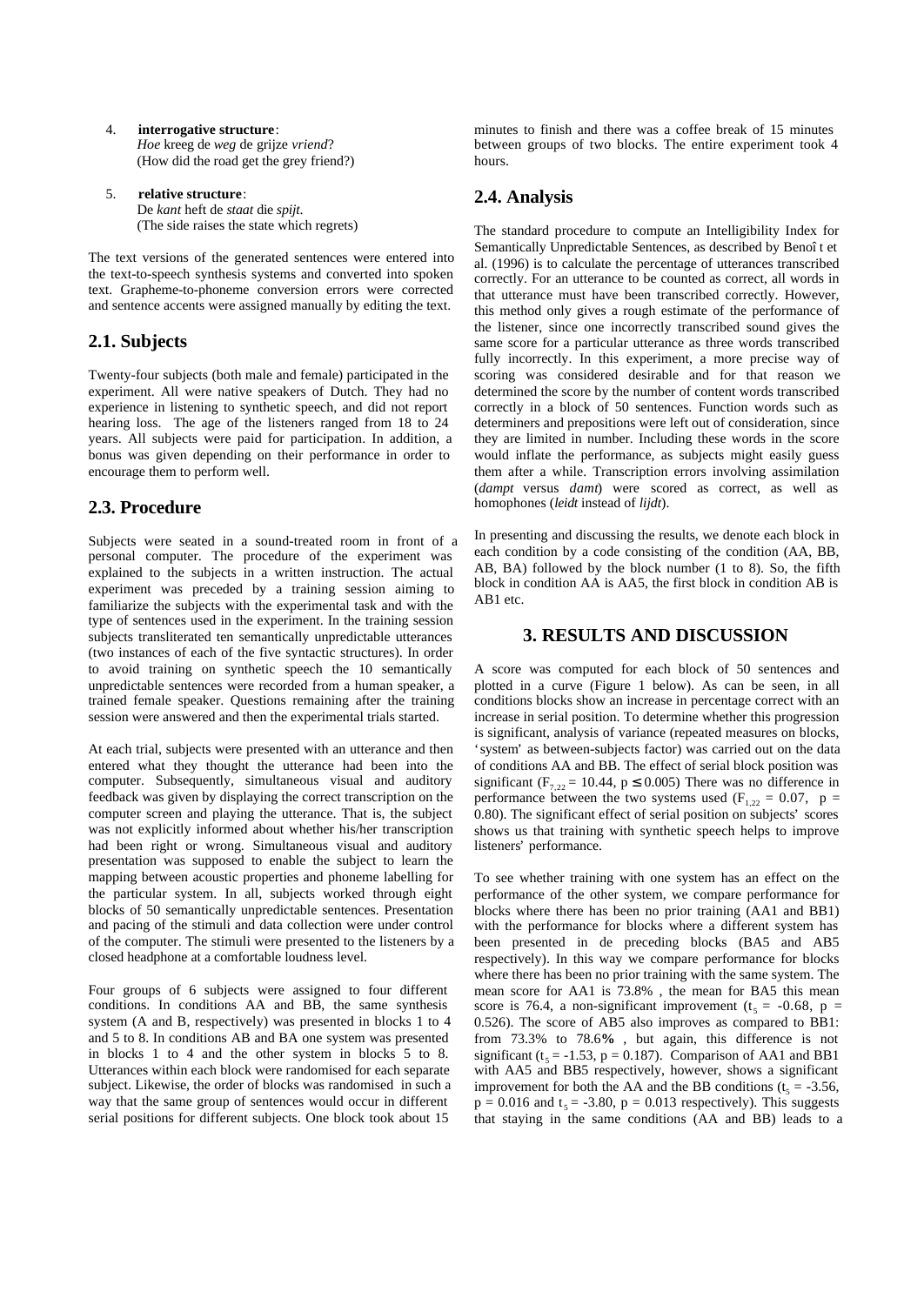significant improvement for block 5 compared to block 1, but when the system is changed at the fifth block (in conditions AB and BA) performance at block 5 drops to the same level as the starting level of the corresponding system. This suggests that there is no transfer of learning.

In the previous comparisons we compared blocks where there was no prior training with the same system. Either there was no training at all (blocks AA1 and BB1), or subjects were trained with a different system (BA5 and AB5). Strictly speaking, however, these comparisons contain confounding factors. The performance at block 5 may reflect fatigue effects. After all, by that time subjects have worked their way through 200 utterances. Alternatively, the performance at block 5 in conditions AB5 and BA5 may reflect at least some learning effect, *viz*. subjects may have learned to deal with the peculiarities of the task. And of course, the performance at block 5 may reflect both effects at the same time. To control these two factors (fatigue and task habituation) we also compare performance at the fifth block in the heterogeneous conditions (AB5 and BA5) with the performance at the same block in the homogeneous conditions (BB5 and AA5 respectively), thus controlling for the effects of fatigue and habituation at the same level. When the performance is significantly lower in the heterogeneous conditions, then this drop in performance must be due to the need to learn the properties of another system and not to any of the confounding factors.

For the comparison of AA5 with BA5, we find a significantly lower score for the BA condition ( $t<sub>5</sub> = 3.09$ ,  $p = 0.027$ ). This is in accordance with our conclusion above that there is no transfer of learning, since we find that what is learned for system B in condition BA does not generalise to system A. However, for the other comparison (BB5 with AB5) the difference is not significant ( $t_5 = 0.46$ ,  $p = 0.662$ ), which would suggest that in this case there is transfer of learning. A closer look at the curve for condition BB shows a major trough in performance at the fifth block (BB5), for which we have no explanation and which we therefore treat as anomalous. For that reason, we consider the significant difference between AA5 and BA5 as more reliable, and this comparison supports our earlier interpretation that there is no transfer of learning between the two systems.

#### **4. CONCLUSION**

We have addressed the question whether training with one type of synthetic speech improves the performance with another type of synthetic speech. Semantically Unpredictable Sentences were used to measure intelligibility. Four different experimental conditions were constructed: two homogeneous conditions (AA and BB), where subjects listened to the same system during eight blocks of fifty sentences each, and two heterogeneous conditions (AB and BA) where the synthesis system changed at the fifth block of sentences.

The hypothesis was that when there is transfer of learning between two systems, listeners should do better at block 5 in conditions where there has been prior training with a different system but not with the same system (BA5 and AB5), than at the first block in conditions where there also has been no prior training with the same system (AA1 and BB1). Also, the difference between the performance in the fifth blocks in the homogeneous condition (AA5 and BB5) and the heterogeneous

condition (BA5 and AB5) should not be significant in case of transfer of learning.

Results show that subjects' performance increased significantly throughout the experiment in both homogeneous conditions and that there was no difference between the two synthesis systems used. Results do not provide support for the presence of transfer between the two synthesis systems, however, as training with another system did not improve performance as compared to no prior training. Thus, we conclude that listeners learn the specific properties of a given speech synthesis system rather than some knowledge that can be generalised across different types of synthetic speech.

#### **5. REFERENCES**

- 1. Benoît, C., Grice, M. & Hazan, V. "The SUS test: A method for the assessment of text-tospeech synthesis intelligibility using Semantically Unpredictable Sentences". *Speech Communication, 18*: 381 – 392, 1996
- 2. Francis, A.L. & Nusbaum, H.C. "Perceptual learning of synthetic speech". *Paper presented at the 136th Meeting of the Acoustical Society of America, Norfolk, VA*, Oct. 12-16, 1998
- 3. Schwab, E.C., Nusbaum, H.C. & Pisoni, D.B. "Some effects of training on the perception of synthetic speech". *Human Factors*, 27(4), 395- 408, 1985.
- 4. Sluijter, A., Bosgoed, E., Kerkhoff, J., Meier, E., Rietveld, T., Sanderman, A.A., Swerts, M.G.J. and Terken, J.M.B., "Evaluation of speech synthesis systems for Dutch in telecommunication applications." *In: Proceedings of the 3rd ESCA/COCOSDA International Workshop on Speech Synthesis, Jenolan Caves, Blue Mountains, Australia*, November 26-29, 213-218, 1998